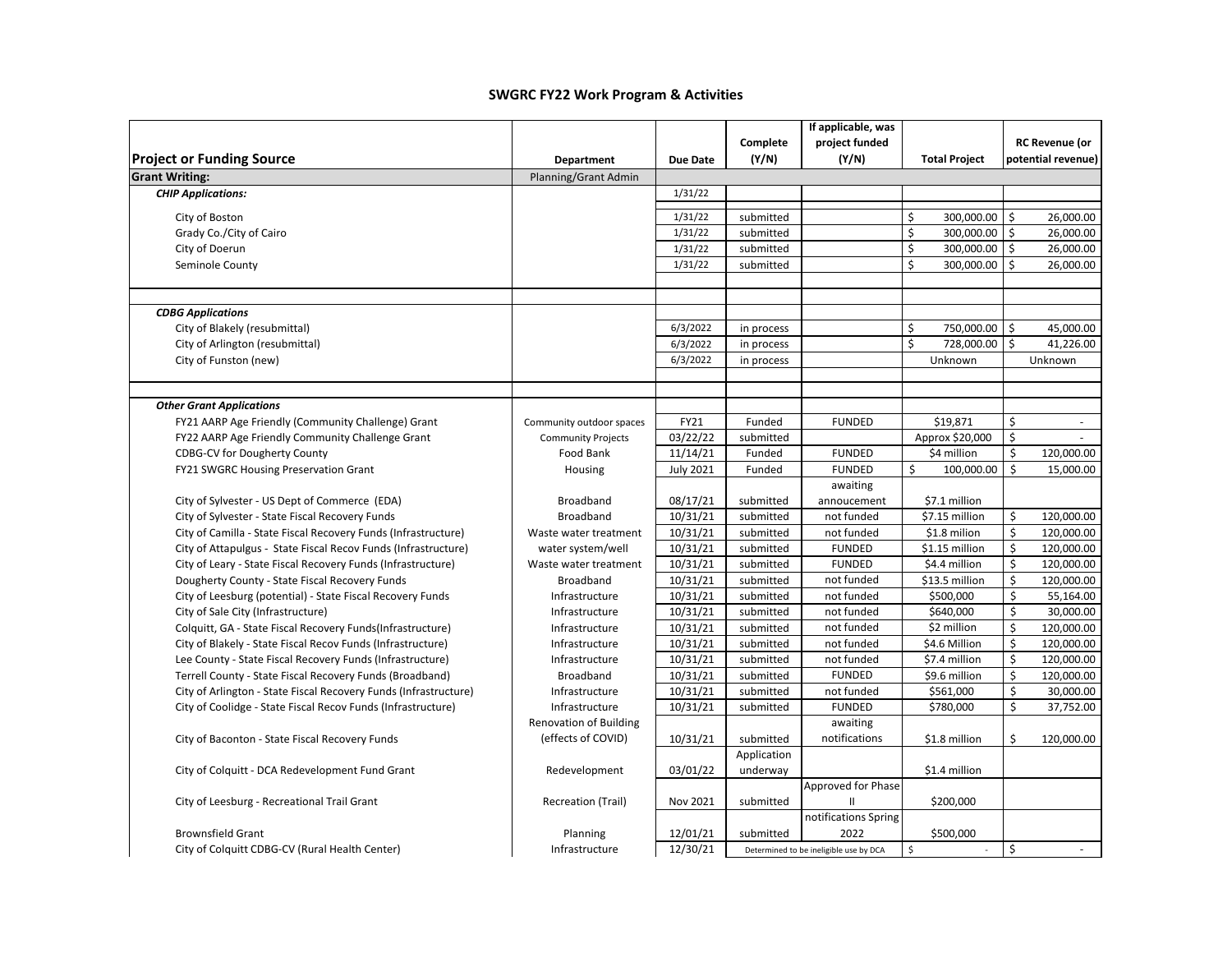| project funded<br><b>RC Revenue (or</b><br>Complete<br><b>Project or Funding Source</b><br>(Y/N)<br>(Y/N)<br>potential revenue)<br><b>Total Project</b><br><b>Department</b><br><b>Due Date</b><br>Additional Info<br>\$<br>City of Albany CDBG-DR<br>01/14/22<br>\$<br>25,000.00<br>Infrastructure<br>submitted<br>Requested<br>6,775,777.00<br>Y<br>Ś<br><b>EDA Planning Partnership Grant</b><br>Econ Dev/Planning<br>210,000.00<br>N/A<br>CEDS Update (2019-2021 Grant)<br>12/2021<br>N/A<br>complete<br>12/1/21<br>Funded<br>\$<br>210,000.00<br>\$<br>210,000.00<br>EDA Planning Partnership Grant Application (2022-2024)<br>CEDS Full Plan (2022-2024 Grant)<br>09/30/22<br>N/A<br>N/A<br>in process<br>Ś<br>EDA Planning CARES Act (FY21/22 - 2 years)<br>Econ Dev/Planning<br>Y<br>400,000.00<br>Reseliency Plan<br>06/30/22<br>N/A<br>N/A<br>complete<br>N/A<br>N/A<br>Local Govt Resource Guide<br>06/30/22<br>complete<br>N/A<br>06/30/22<br>N/A<br>Development of Economic Dev. Element in Comp Plans<br>in process<br>Ś.<br><b>GARC/GDOT - REVAMP Contract</b><br>Y<br>GIS<br>06/30/22<br>33,000.00<br>ongoing<br>\$<br><b>GDOT - Bike/Ped Planning Contract</b><br>Y<br>08/31/22<br>19,248.00<br>Planning<br>ongoing<br>Update regional bike/ped corridors<br>08/31/22<br>N/A<br>N/A<br>in process |
|--------------------------------------------------------------------------------------------------------------------------------------------------------------------------------------------------------------------------------------------------------------------------------------------------------------------------------------------------------------------------------------------------------------------------------------------------------------------------------------------------------------------------------------------------------------------------------------------------------------------------------------------------------------------------------------------------------------------------------------------------------------------------------------------------------------------------------------------------------------------------------------------------------------------------------------------------------------------------------------------------------------------------------------------------------------------------------------------------------------------------------------------------------------------------------------------------------------------------------------------------------------------------------------------------------------------|
|                                                                                                                                                                                                                                                                                                                                                                                                                                                                                                                                                                                                                                                                                                                                                                                                                                                                                                                                                                                                                                                                                                                                                                                                                                                                                                                    |
|                                                                                                                                                                                                                                                                                                                                                                                                                                                                                                                                                                                                                                                                                                                                                                                                                                                                                                                                                                                                                                                                                                                                                                                                                                                                                                                    |
|                                                                                                                                                                                                                                                                                                                                                                                                                                                                                                                                                                                                                                                                                                                                                                                                                                                                                                                                                                                                                                                                                                                                                                                                                                                                                                                    |
|                                                                                                                                                                                                                                                                                                                                                                                                                                                                                                                                                                                                                                                                                                                                                                                                                                                                                                                                                                                                                                                                                                                                                                                                                                                                                                                    |
|                                                                                                                                                                                                                                                                                                                                                                                                                                                                                                                                                                                                                                                                                                                                                                                                                                                                                                                                                                                                                                                                                                                                                                                                                                                                                                                    |
|                                                                                                                                                                                                                                                                                                                                                                                                                                                                                                                                                                                                                                                                                                                                                                                                                                                                                                                                                                                                                                                                                                                                                                                                                                                                                                                    |
|                                                                                                                                                                                                                                                                                                                                                                                                                                                                                                                                                                                                                                                                                                                                                                                                                                                                                                                                                                                                                                                                                                                                                                                                                                                                                                                    |
|                                                                                                                                                                                                                                                                                                                                                                                                                                                                                                                                                                                                                                                                                                                                                                                                                                                                                                                                                                                                                                                                                                                                                                                                                                                                                                                    |
|                                                                                                                                                                                                                                                                                                                                                                                                                                                                                                                                                                                                                                                                                                                                                                                                                                                                                                                                                                                                                                                                                                                                                                                                                                                                                                                    |
|                                                                                                                                                                                                                                                                                                                                                                                                                                                                                                                                                                                                                                                                                                                                                                                                                                                                                                                                                                                                                                                                                                                                                                                                                                                                                                                    |
|                                                                                                                                                                                                                                                                                                                                                                                                                                                                                                                                                                                                                                                                                                                                                                                                                                                                                                                                                                                                                                                                                                                                                                                                                                                                                                                    |
|                                                                                                                                                                                                                                                                                                                                                                                                                                                                                                                                                                                                                                                                                                                                                                                                                                                                                                                                                                                                                                                                                                                                                                                                                                                                                                                    |
|                                                                                                                                                                                                                                                                                                                                                                                                                                                                                                                                                                                                                                                                                                                                                                                                                                                                                                                                                                                                                                                                                                                                                                                                                                                                                                                    |
|                                                                                                                                                                                                                                                                                                                                                                                                                                                                                                                                                                                                                                                                                                                                                                                                                                                                                                                                                                                                                                                                                                                                                                                                                                                                                                                    |
|                                                                                                                                                                                                                                                                                                                                                                                                                                                                                                                                                                                                                                                                                                                                                                                                                                                                                                                                                                                                                                                                                                                                                                                                                                                                                                                    |
|                                                                                                                                                                                                                                                                                                                                                                                                                                                                                                                                                                                                                                                                                                                                                                                                                                                                                                                                                                                                                                                                                                                                                                                                                                                                                                                    |
|                                                                                                                                                                                                                                                                                                                                                                                                                                                                                                                                                                                                                                                                                                                                                                                                                                                                                                                                                                                                                                                                                                                                                                                                                                                                                                                    |
|                                                                                                                                                                                                                                                                                                                                                                                                                                                                                                                                                                                                                                                                                                                                                                                                                                                                                                                                                                                                                                                                                                                                                                                                                                                                                                                    |
|                                                                                                                                                                                                                                                                                                                                                                                                                                                                                                                                                                                                                                                                                                                                                                                                                                                                                                                                                                                                                                                                                                                                                                                                                                                                                                                    |
| N/A<br>08/31/22<br>N/A<br>Conduct Sidewalk inventories in 2 communities<br>Note: FY21 Contract<br>in process                                                                                                                                                                                                                                                                                                                                                                                                                                                                                                                                                                                                                                                                                                                                                                                                                                                                                                                                                                                                                                                                                                                                                                                                       |
| N/A<br>08/31/22<br>N/A<br>Crash screening analyis in 3 locations in region<br>complete<br>in process                                                                                                                                                                                                                                                                                                                                                                                                                                                                                                                                                                                                                                                                                                                                                                                                                                                                                                                                                                                                                                                                                                                                                                                                               |
| 08/31/22<br>N/A<br>N/A<br>Update bike/ped plan<br>FY22 contract began 9/1/21<br>in process                                                                                                                                                                                                                                                                                                                                                                                                                                                                                                                                                                                                                                                                                                                                                                                                                                                                                                                                                                                                                                                                                                                                                                                                                         |
| N/A<br>N/A<br>2 Bike Safety Trainings<br>08/31/22<br>scheduled                                                                                                                                                                                                                                                                                                                                                                                                                                                                                                                                                                                                                                                                                                                                                                                                                                                                                                                                                                                                                                                                                                                                                                                                                                                     |
|                                                                                                                                                                                                                                                                                                                                                                                                                                                                                                                                                                                                                                                                                                                                                                                                                                                                                                                                                                                                                                                                                                                                                                                                                                                                                                                    |
| $\mathsf{\dot{S}}$<br><b>GDOT - 5304 Rural Transit Planning Contract</b><br>06/30/22<br>Y<br>27,441.00<br>Planning<br>ongoing                                                                                                                                                                                                                                                                                                                                                                                                                                                                                                                                                                                                                                                                                                                                                                                                                                                                                                                                                                                                                                                                                                                                                                                      |
| N/A<br><b>County Transit Plan</b><br>06/30/22<br>N/A<br><b>Colquitt County</b><br>in process                                                                                                                                                                                                                                                                                                                                                                                                                                                                                                                                                                                                                                                                                                                                                                                                                                                                                                                                                                                                                                                                                                                                                                                                                       |
| N/A<br>N/A<br>Update Regional Transit Plan<br>06/30/22<br>in process                                                                                                                                                                                                                                                                                                                                                                                                                                                                                                                                                                                                                                                                                                                                                                                                                                                                                                                                                                                                                                                                                                                                                                                                                                               |
|                                                                                                                                                                                                                                                                                                                                                                                                                                                                                                                                                                                                                                                                                                                                                                                                                                                                                                                                                                                                                                                                                                                                                                                                                                                                                                                    |
| $\mathsf{\dot{S}}$<br><b>DNR Historic Preservation Contract</b><br>06/30/22<br>Y<br>4,090.90<br>Planning<br>ongoing                                                                                                                                                                                                                                                                                                                                                                                                                                                                                                                                                                                                                                                                                                                                                                                                                                                                                                                                                                                                                                                                                                                                                                                                |
| N/A<br>Information, Referral, Training<br>N/A                                                                                                                                                                                                                                                                                                                                                                                                                                                                                                                                                                                                                                                                                                                                                                                                                                                                                                                                                                                                                                                                                                                                                                                                                                                                      |
|                                                                                                                                                                                                                                                                                                                                                                                                                                                                                                                                                                                                                                                                                                                                                                                                                                                                                                                                                                                                                                                                                                                                                                                                                                                                                                                    |
| <b>Grant Administration</b><br><b>Grant Administration</b><br><b>CDBG</b>                                                                                                                                                                                                                                                                                                                                                                                                                                                                                                                                                                                                                                                                                                                                                                                                                                                                                                                                                                                                                                                                                                                                                                                                                                          |
| \$<br>\$<br>07/31/21<br>Y<br>750,000.00<br>36,935.00<br>FY19 CDBG - City of Bronwood<br>closed                                                                                                                                                                                                                                                                                                                                                                                                                                                                                                                                                                                                                                                                                                                                                                                                                                                                                                                                                                                                                                                                                                                                                                                                                     |
| 10/16/22<br>Y<br>\$<br>750,000.00<br>\$<br>45,000.00<br>FY20 CDBG - City of Attapulgus<br>In process                                                                                                                                                                                                                                                                                                                                                                                                                                                                                                                                                                                                                                                                                                                                                                                                                                                                                                                                                                                                                                                                                                                                                                                                               |
| Y<br>\$<br>FY20 CDBG - City of Colquitt<br>10/16/22<br>750,000.00<br>\$<br>45,000.00<br>In process                                                                                                                                                                                                                                                                                                                                                                                                                                                                                                                                                                                                                                                                                                                                                                                                                                                                                                                                                                                                                                                                                                                                                                                                                 |
| Y<br>\$<br>10/16/22<br>600,000.00<br>Ś.<br>36,000.00<br>FY20 CDBG - City of Damascus<br>In process                                                                                                                                                                                                                                                                                                                                                                                                                                                                                                                                                                                                                                                                                                                                                                                                                                                                                                                                                                                                                                                                                                                                                                                                                 |
| Υ<br>\$<br>750,000.00<br>\$<br>45,000.00<br>FY20 CDBG - City of Sasser<br>10/16/22<br>In process                                                                                                                                                                                                                                                                                                                                                                                                                                                                                                                                                                                                                                                                                                                                                                                                                                                                                                                                                                                                                                                                                                                                                                                                                   |
| Y<br>\$<br>FY21 CDBG - City of Bronwood<br>2024<br>749,510.00<br>Ś.<br>45,000.00<br>In process                                                                                                                                                                                                                                                                                                                                                                                                                                                                                                                                                                                                                                                                                                                                                                                                                                                                                                                                                                                                                                                                                                                                                                                                                     |
| \$<br>Y<br>750,000.00<br>45,000.00<br>FY21 CDBG - Terrell County<br>2024<br>Ś<br>In process                                                                                                                                                                                                                                                                                                                                                                                                                                                                                                                                                                                                                                                                                                                                                                                                                                                                                                                                                                                                                                                                                                                                                                                                                        |
|                                                                                                                                                                                                                                                                                                                                                                                                                                                                                                                                                                                                                                                                                                                                                                                                                                                                                                                                                                                                                                                                                                                                                                                                                                                                                                                    |
| <b>CHIP</b>                                                                                                                                                                                                                                                                                                                                                                                                                                                                                                                                                                                                                                                                                                                                                                                                                                                                                                                                                                                                                                                                                                                                                                                                                                                                                                        |
| 01/31/22<br>Υ<br>\$<br>300,000.00<br>\$<br>16,000.00<br>FY17 CHIP - City of Meigs<br>In process                                                                                                                                                                                                                                                                                                                                                                                                                                                                                                                                                                                                                                                                                                                                                                                                                                                                                                                                                                                                                                                                                                                                                                                                                    |
| Y<br>\$<br>300,000.00<br>\$<br>16,000.00<br>01/31/22<br>FY17 CHIP - City of Moultrie<br>In process                                                                                                                                                                                                                                                                                                                                                                                                                                                                                                                                                                                                                                                                                                                                                                                                                                                                                                                                                                                                                                                                                                                                                                                                                 |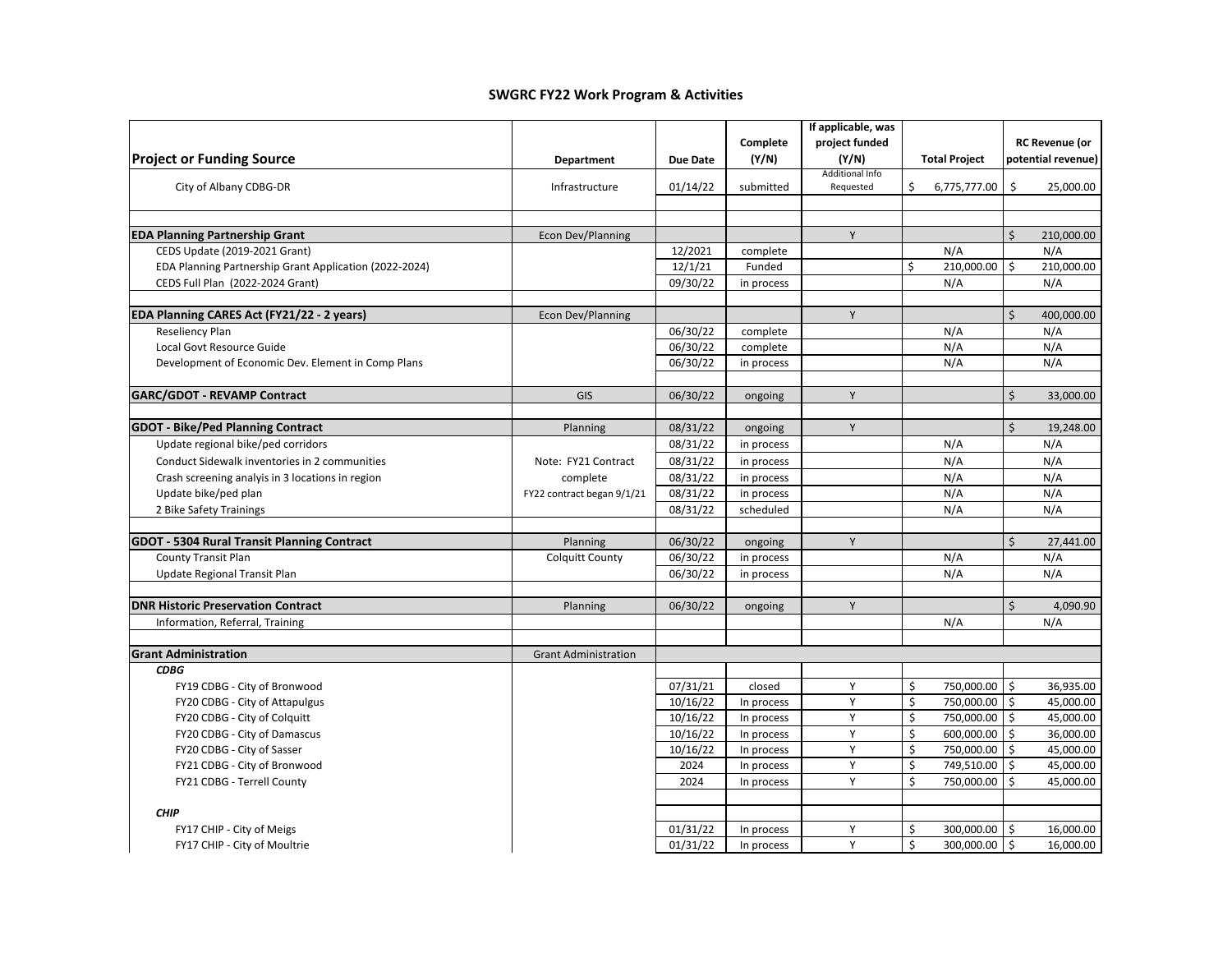|                                                                 |                             |                 |            | If applicable, was |                       |                           |
|-----------------------------------------------------------------|-----------------------------|-----------------|------------|--------------------|-----------------------|---------------------------|
|                                                                 |                             |                 | Complete   | project funded     |                       | <b>RC Revenue (or</b>     |
| <b>Project or Funding Source</b>                                | Department                  | <b>Due Date</b> | (Y/N)      | (Y/N)              | <b>Total Project</b>  | potential revenue)        |
| FY18 CHIP - City of Dawson                                      |                             | 07/31/22        | In process | Y                  | \$<br>300,000.00      | \$<br>16,000.00           |
| FY18 CHIP - City of Cordele                                     |                             | 07/31/22        | In process | Υ                  | \$<br>300,000.00 \$   | 18,000.00                 |
| FY18 CHIP - City of Colquitt                                    |                             | 07/31/22        | In process | Y                  | \$<br>300,000.00 \$   | 16,000.00                 |
| FY19 CHIP - City of Arlington                                   |                             | 12/31/22        | In process | Υ                  | \$<br>300,000.00      | Ŝ.<br>16,000.00           |
| FY19 CHIP - City of Donalsonville                               |                             | 12/31/22        | In process | Υ                  | \$<br>300,000.00      | Ŝ.<br>16,000.00           |
| FY19 CHIP - City of Sylvester                                   |                             | 12/31/22        | In process | Y                  | \$<br>300,000.00      | \$<br>16,000.00           |
| FY20 CHIP - City of Blakely                                     |                             | 07/31/23        | In process | Y                  | \$<br>$300,000.00$ \$ | 10,000.00                 |
| FY20 CHIP - Dougherty County                                    |                             | 07/31/23        | In process | Y                  | \$<br>300,000.00 \$   | 10,000.00                 |
| FY20 CHIP - City of Sylvester                                   |                             | 07/31/23        | In process | Y                  | Ś<br>300,000.00       | Ŝ.<br>10,000.00           |
| <b>ARPA (American Rescue Plan Act)</b>                          |                             |                 |            |                    |                       |                           |
| FY22 - ARPA Broadband Terrell County                            |                             | 2026            | In process | Υ                  |                       | \$<br>120,000.00          |
| FY22 - ARPA Infrastructure - Attapulgus                         |                             | 2026            | In process | Υ                  |                       | \$<br>120,000.00          |
| FY22 - ARPA Infrastructure - Coolidge                           |                             | 2026            | In process | Υ                  |                       | \$<br>37,752.00           |
| FY22 - ARPA Infrastructure - Leary                              |                             | 2026            | In process | Υ                  |                       | \$<br>120,000.00          |
| <b>EDA</b>                                                      |                             |                 |            |                    |                       |                           |
| EDA DR Albany Infrastructure                                    |                             | 05/28/23        | in process | Y                  | Approx \$8 million    | $\mathsf{S}$<br>25,000.00 |
| <b>USDA Housing Preservation Grant</b>                          | <b>Grant Administration</b> |                 |            |                    |                       |                           |
| FY20 HPG                                                        |                             | 10/30/21        | Awarded    | Y                  | 115,000.00 \$<br>\$   | 15,000.00                 |
| FY21 HPG                                                        |                             | 12/31/22        | Awarded    | Υ                  | Ś<br>115,000.00 \$    | 15,000.00                 |
| Georgia Department of Community Affairs (DCA) Planning Contract | Planning                    | 06/30/22        |            | Y                  |                       | \$<br>160,747.00          |
| <b>Comprehensive Plan 5-Year Updates</b>                        |                             |                 |            |                    |                       |                           |
| <b>Decatur County</b>                                           |                             | 10/31/22        | in process |                    | N/A                   | N/A                       |
| <b>Miller County</b>                                            |                             | 10/31/22        | in process |                    | N/A                   | N/A                       |
| Calhoun County                                                  |                             | 06/30/22        | in process |                    | N/A                   | N/A                       |
| Dougherty County/City of Albany                                 |                             | 10/31/21        | Complete   |                    | N/A                   | N/A                       |
| <b>Grady County</b>                                             |                             | 10/31/21        | complete   |                    | N/A                   | N/A                       |
| Early County                                                    |                             | 06/30/22        | in process |                    | N/A                   | N/A                       |
| Mitchell County                                                 |                             | 10/31/22        | in process |                    | N/A                   | N/A                       |
| Seminole County                                                 |                             | 10/31/22        | in process |                    | N/A                   | N/A                       |
| <b>Baker County</b>                                             |                             | 10/31/22        | in process |                    | N/A                   | N/A                       |
| Worth County (Broadband Update)                                 |                             | as needed       | Complete   |                    | N/A                   | N/A                       |
| Thomas county (Broadband Update)                                |                             | as needed       | in process |                    | N/A                   | N/A                       |
| <b>Colquitt County</b>                                          |                             | 06/30/22        | in process |                    | N/A                   | N/A                       |
| Thomas County - Service Delivery Strategy Update (SDS)          |                             | as needed       | Complete   |                    | N/A                   | N/A                       |
| Early County - Service Delivery Strategy Update (SDS)           |                             | as needed       | Complete   |                    | N/A                   | N/A                       |
| Calhoun County - Service Delivery Strategy Update (SDS)         |                             | as needed       | Complete   |                    | N/A                   | N/A                       |
| Seminole County (Broadband Update)                              |                             | as needed       | in process |                    | N/A                   | N/A                       |
|                                                                 |                             |                 |            |                    |                       |                           |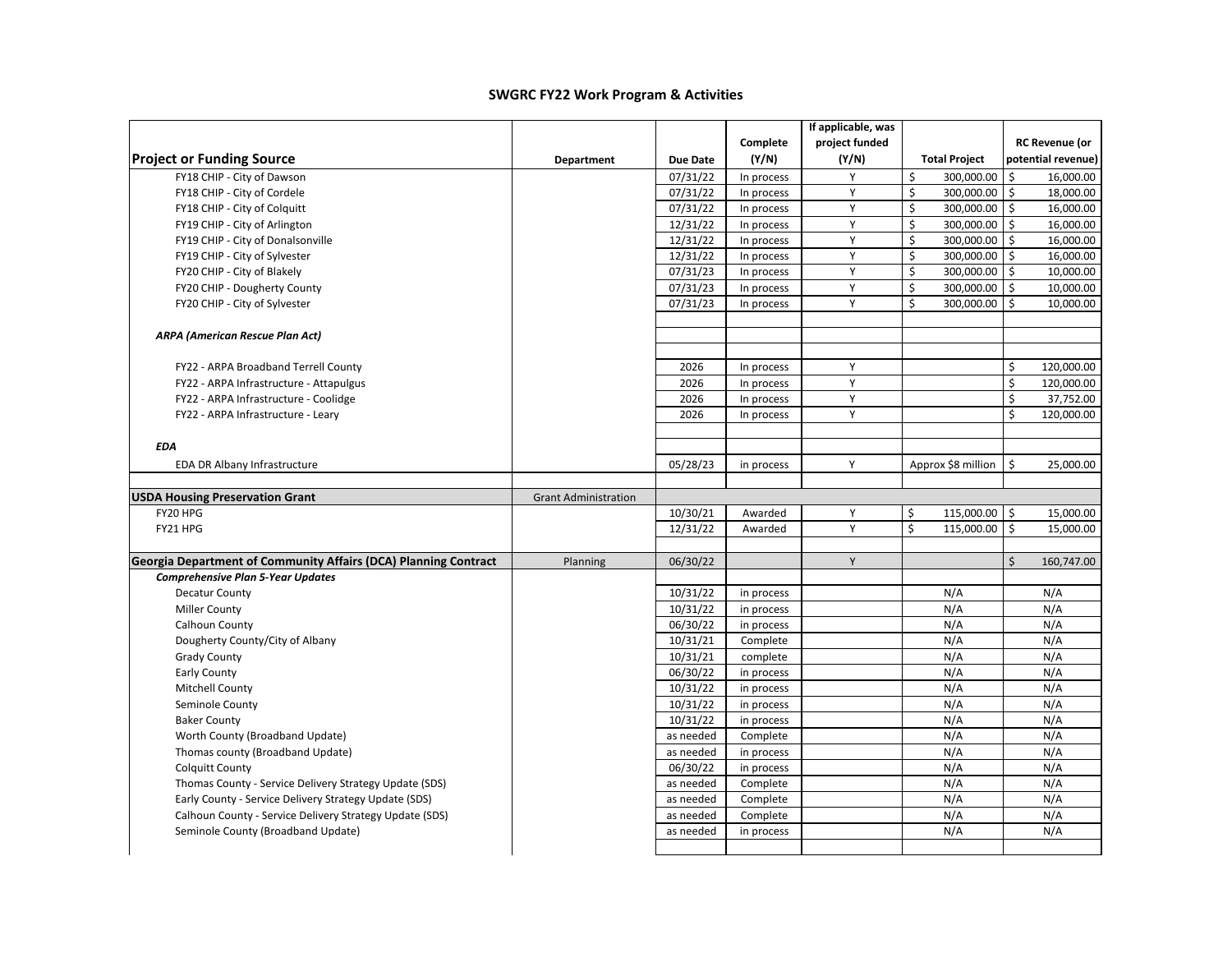|                                     |            |            |            | If applicable, was |                      |                       |
|-------------------------------------|------------|------------|------------|--------------------|----------------------|-----------------------|
|                                     |            |            | Complete   | project funded     |                      | <b>RC Revenue (or</b> |
| <b>Project or Funding Source</b>    | Department | Due Date   | (Y/N)      | (Y/N)              | <b>Total Project</b> | potential revenue)    |
| <b>Comprehensive Plan Reviews</b>   |            |            |            |                    |                      |                       |
|                                     |            | 06/30/22   |            |                    | N/A                  | N/A                   |
| <b>Regional Plan (update)</b>       |            |            | In process |                    |                      |                       |
| <b>Regional Work Program</b>        |            | 06/30/22   | In process |                    | N/A                  | N/A                   |
|                                     |            |            |            |                    |                      |                       |
| <b>Regional Success Stories</b>     |            | March 2022 | In process |                    | N/A                  | N/A                   |
| <b>Housing Task Force</b>           |            |            |            |                    |                      |                       |
| <b>Annual Housing Conference</b>    |            | May 2022   | in process |                    | N/A                  | N/A                   |
| <b>Grant Writing Workshop</b>       |            | Oct 2021   | Complete   |                    | N/A                  | N/A                   |
| <b>Plan Implementation Meetings</b> |            |            |            |                    |                      |                       |
| City of Ochlocknee                  |            | 08/04/21   | Complete   |                    | N/A                  | N/A                   |
| City of Sumner                      |            | 06/27/21   | Complete   |                    | N/A                  | N/A                   |
| City of Arlington                   |            | 02/28/22   | Complete   |                    | N/A                  | N/A                   |
| City of Attapulgus                  |            | 02/26/22   | Complete   |                    | N/A                  | N/A                   |
| Cityof Baconton                     |            | 04/10/22   | upcoming   |                    | N/A                  | N/A                   |
| City of Bainbridge                  |            | 02/26/22   | upcoming   |                    | N/A                  | N/A                   |
| <b>Baker County</b>                 |            | 05/12/22   | upcoming   |                    | N/A                  | N/A                   |
| City of Blakely                     |            | 03/11/22   | Complete   |                    | N/A                  | N/A                   |
| City of Brinson                     |            | 02/27/22   | Complete   |                    | N/A                  | N/A                   |
| City of Bronwood                    |            | 04/01/22   | Complete   |                    | N/A                  | N/A                   |
| Calhoun County                      |            | 02/09/22   | Complete   |                    | N/A                  | N/A                   |
| City of Camilla                     |            | 04/08/22   | upcoming   |                    | N/A                  | N/A                   |
| City of Climax                      |            | 02/26/22   | Complete   |                    | N/A                  | N/A                   |
| Colquitt                            |            | 02/22/22   | Complete   |                    | N/A                  | N/A                   |
| Colquitt                            |            | 10/20/22   | upcoming   |                    | N/A                  | N/A                   |
| City of Damascus                    |            | 01/15/22   | Complete   |                    | N/A                  | N/A                   |
| City of Dawson                      |            | 04/01/22   | Complete   |                    | N/A                  | N/A                   |
| Decatur County                      |            | 02/26/22   | Complete   |                    | N/A                  | N/A                   |
| City of Donalsonville               |            | 04/01/22   | Complete   |                    | N/A                  | N/A                   |
| Early County                        |            | 01/15/22   | Complete   |                    | N/A                  | N/A                   |
| City of Edison                      |            | 02/05/22   | Complete   |                    | N/A                  | N/A                   |
| City of Ellenton                    |            | 03/16/22   | Complete   |                    | N/A                  | N/A                   |
| Grady County                        |            | 03/19/22   | Complete   |                    | N/A                  | N/A                   |
| Iron City                           |            | 04/01/22   | Complete   |                    | N/A                  | N/A                   |
| City of Leary                       |            | 02/28/22   | Complete   |                    | N/A                  | N/A                   |
| Lee County                          |            | 04/08/22   | upcoming   |                    | N/A                  | N/A                   |
| City of Leesburg                    |            | 01/10/22   | Complete   |                    | N/A                  | N/A                   |
| <b>Miller County</b>                |            | 02/22/22   | Complete   |                    | N/A                  | N/A                   |
| Mitchell County                     |            | 03/16/22   | Complete   |                    | N/A                  | N/A                   |
| City of Morgan                      |            | 02/05/22   | Complete   |                    | N/A                  | N/A                   |
| City of Newton                      |            | 05/11/22   | upcoming   |                    | N/A                  | N/A                   |
|                                     |            |            |            |                    |                      |                       |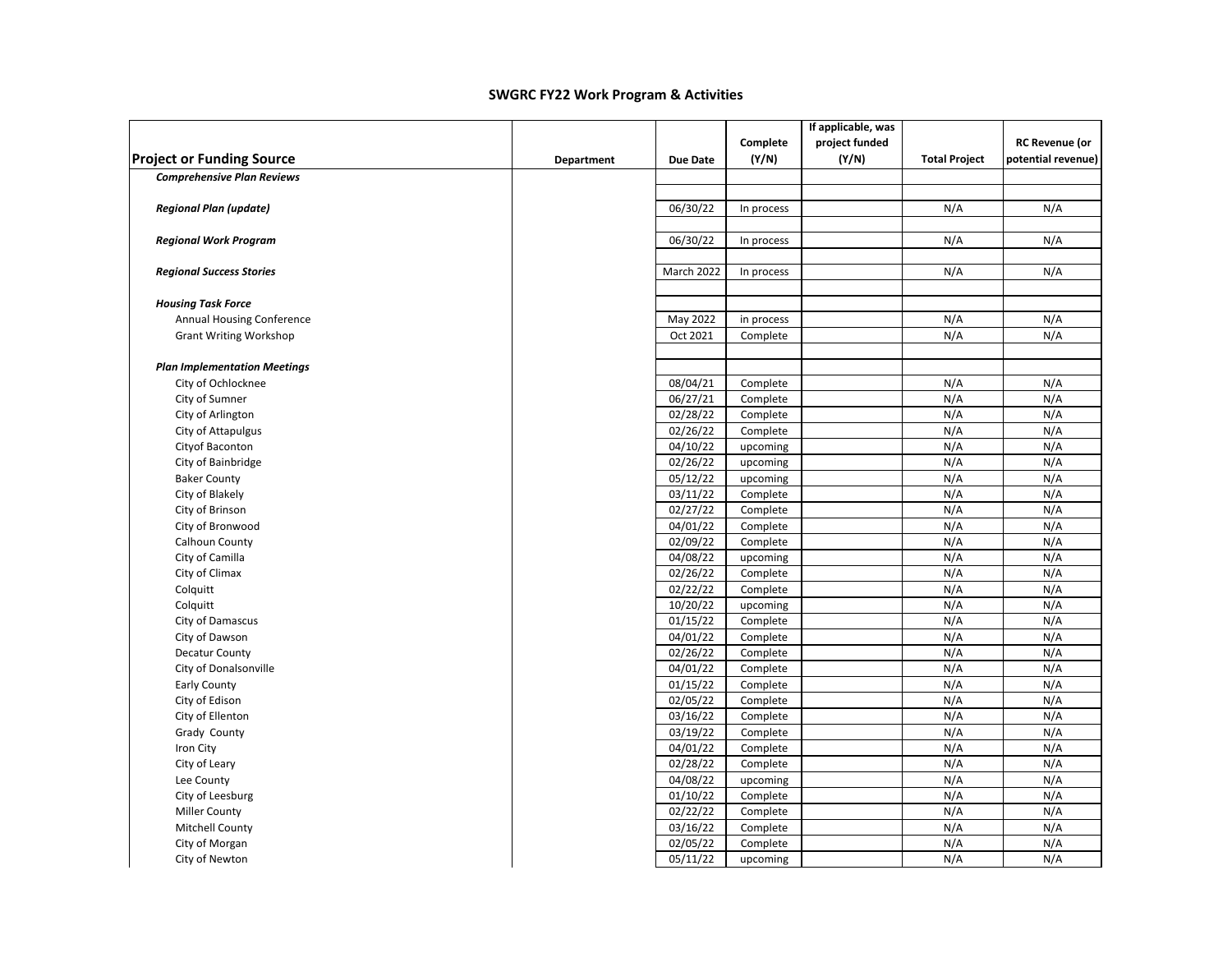|                                                              |            |                  |              | If applicable, was |                      |                       |
|--------------------------------------------------------------|------------|------------------|--------------|--------------------|----------------------|-----------------------|
|                                                              |            |                  | Complete     | project funded     |                      | <b>RC Revenue (or</b> |
| <b>Project or Funding Source</b>                             | Department | <b>Due Date</b>  | (Y/N)        | (Y/N)              | <b>Total Project</b> | potential revenue)    |
| City of Parrott                                              |            | 04/01/22         | Complete     |                    | N/A                  | N/A                   |
| City of Pelham                                               |            | 04/08/22         | upcoming     |                    | N/A                  | N/A                   |
| City of Poulan                                               |            | 08/05/22         | upcoming     |                    | N/A                  | N/A                   |
| Sale City                                                    |            | 03/17/22         | Complete     |                    | N/A                  | N/A                   |
| Sasser                                                       |            | 04/01/22         | Complete     |                    | N/A                  | N/A                   |
| Seminole County                                              |            | 04/09/22         | upcoming     |                    | N/A                  | N/A                   |
| City of Smithville                                           |            | 04/08/22         | Complete     |                    | N/A                  | N/A                   |
| <b>Terrell County</b>                                        |            | 04/01/22         | Complete     |                    | N/A                  | N/A                   |
| <b>Thomas County</b>                                         |            | 04/17/22         | upcoming     |                    | N/A                  | N/A                   |
| City of Whigham                                              |            | 03/11/22         | Complete     |                    | N/A                  | N/A                   |
|                                                              |            |                  |              |                    | N/A                  | N/A                   |
| <b>Regionally Important Resources Plan (RIR)</b>             |            | 06/30/22         | In process   |                    | N/A                  | N/A                   |
|                                                              |            |                  |              |                    |                      |                       |
| Capital Improvement Elements (CIE)                           |            |                  |              |                    |                      |                       |
| Lee County                                                   |            | Feb 2022         | complete     |                    | N/A                  | N/A                   |
| <b>Thomas County</b>                                         |            | June 2022        | in process   |                    | N/A                  | N/A                   |
|                                                              |            |                  |              |                    |                      |                       |
| Local Govt Boundary Mapping & Annex Survey (BAS) (GIS Staff) |            | 06/30/22         |              |                    | N/A                  | N/A                   |
| Local Government Contracts - Planning/Zoning/Other           | Planning   |                  |              |                    |                      |                       |
| <b>Pre Hazard Mitigation Plans</b>                           |            |                  |              |                    |                      |                       |
| Calhoun County                                               |            | 02/21/22         | Submitted    |                    | N/A                  | \$<br>15,000.00       |
| Seminole County                                              |            | 04/08/23         | In Process   |                    | N/A                  | \$<br>15,000.00       |
| Mitchell County                                              |            | 01/26/22         | Adopted      |                    | N/A                  | \$<br>15,000.00       |
| <b>Decatur County</b>                                        |            | 05/01/22         | Adopted      |                    | N/A                  | \$<br>15,000.00       |
| <b>Worth County</b>                                          |            | 01/03/22         | Adopted      |                    | N/A                  | \$<br>15,000.00       |
|                                                              |            |                  | NEW - not    |                    |                      |                       |
| <b>Grady County</b>                                          |            | August 2023      | started      |                    | N/A                  | \$<br>15,000.00       |
| <b>Housing Plans/Assessments</b>                             |            |                  |              |                    |                      |                       |
| Thomas County - Housing Assessment                           |            | Nov 2021         | complete     |                    | N/A                  | \$<br>7,000.00        |
| City of Doerun                                               |            | Nov 2021         | complete     |                    | N/A                  | \$<br>2,000.00        |
| City of Boston                                               |            | Nov 2021         | complete     |                    | N/A                  | \$<br>3,000.00        |
| <b>Zoning Ordinances</b>                                     |            |                  |              |                    |                      |                       |
| Moultrie                                                     |            | 11/01/21         | in process   |                    | N/A                  | \$<br>12,600.00       |
| <b>Rural Zone Designation</b>                                |            |                  |              |                    |                      |                       |
| Camilla                                                      |            | Aug 2021         | complete     | not designated     | N/A                  | \$<br>5,200.00        |
| <b>GICH Designation</b>                                      |            |                  |              |                    |                      |                       |
| City of Boston                                               |            | August 2021      | complete     | not designated     | N/A                  | \$<br>$\sim$          |
| Personnel Policies/ Compensation Plan                        |            |                  |              |                    |                      |                       |
|                                                              |            |                  | submitted as |                    |                      |                       |
| City of Sylvester                                            |            | <b>July 2021</b> | draft        |                    | N/A                  | \$<br>6,600.00        |
| <b>Opportunity Zone Designation</b>                          |            |                  |              |                    |                      |                       |
| City of Albany                                               |            | Sept 2021        | In process   |                    | N/A                  | \$<br>8,250.00        |
| <b>Plan First Application</b>                                |            |                  |              |                    |                      |                       |